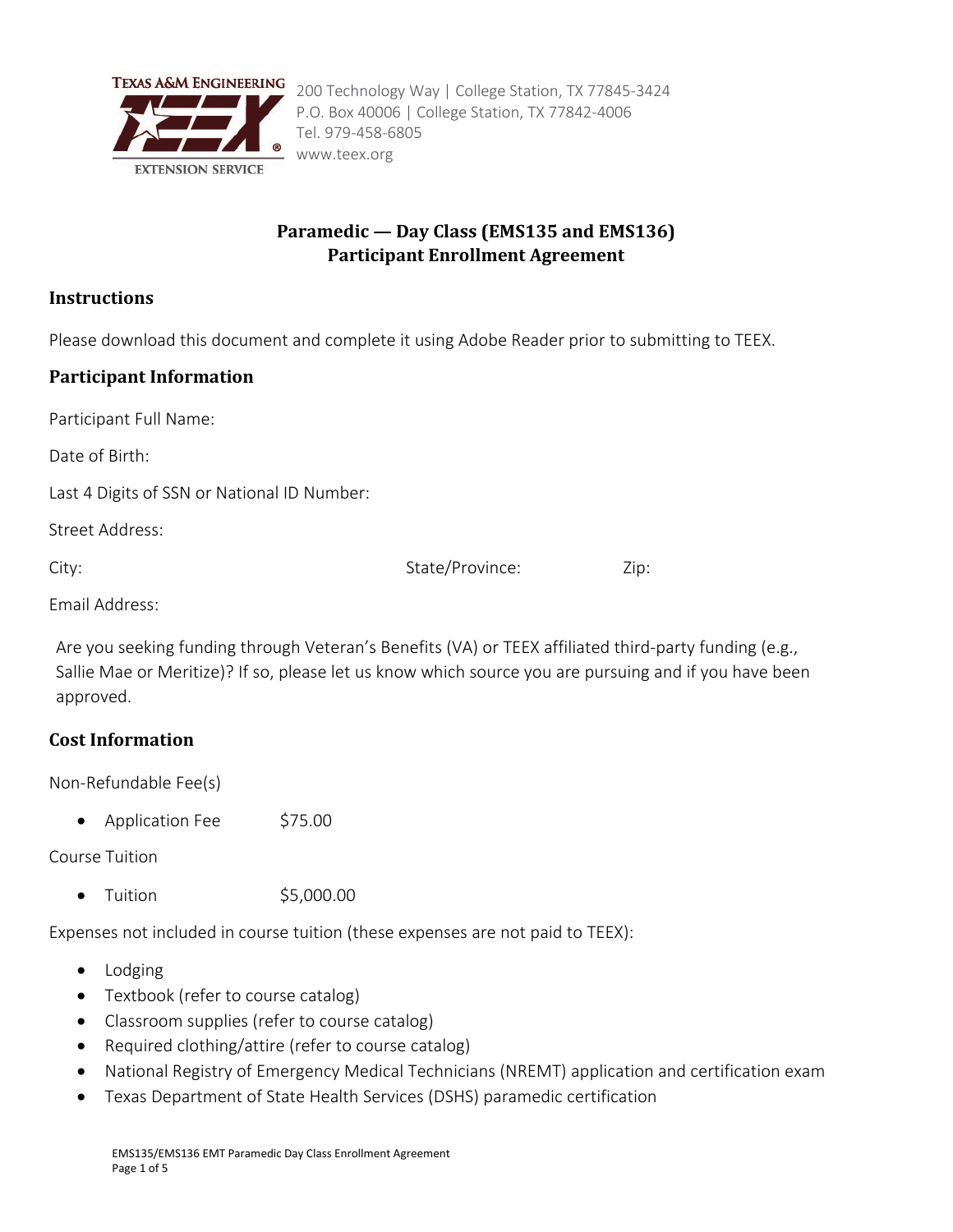# **Class Schedule**

The paramedic day class (EMS135/EMS136) is a 27-week (1,230-hour) face-to-face course with clinical internship rotations, field internship rotations, and a program capstone. Classes are held either Monday, Wednesday and every third Friday or Tuesday, Thursday, and every third Friday from 8:00 a.m.-5:00 p.m. A class schedule is provided at the time of registration and is subject to change.

## **Payment**

Payment of the application fee is due at the time of submitting the registration documents for the course. The full tuition is due at the time of acceptance into the program.

## **Methods of Payment**

TEEX accepts tuition payment by wire transfer, credit card, or purchase order. Application fees can only be paid by credit or debit card or eCheck. Participants receiving funding through Veterans Affairs (VA) (for approved programs see [teex.org/va\)](https://teex.org/program/veterans-benefits/) should contact the TEEX Veterans Services Department at [veteranservices@teex.tamu.edu](mailto:veteranservices@teex.tamu.edu) to discuss the payment process. Participants using third-party education loans should contact TEEX at [fundinginfo@teex.tamu.edu](mailto:fundinginfo@teex.tamu.edu) to discuss the payment process. Both third-party education loans and VA benefits require a minimum number of days to process.

## **Career Services**

The TEEX Career Services Department [\(careerservices@teex.tamu.edu\)](mailto:careerservices@teex.tamu.edu) provides classes in job interview techniques and résumé writing at no additional cost to participants in good standing. TEEX does not guarantee employment in a particular job or a specific salary range upon program graduation. Volunteering in the emergency services field is a common vocational objective of this program.

## **Job Placement**

As part of the Department of Education accreditation TEEX is working towards, a Project Specialist will contact you and/or your future employer to verify job placement status.

#### **Cancellation and Refund Policy**

#### *Dual Enrollment Participants*

Participants enrolled in eligible TEEX vocational programs through a college (a complete list is available at <https://teex.org/resources/earn-college-credit/>) will follow the refund policy as determined by the college. All participants will pay a \$75 non-refundable application fee to TEEX and pay tuition to the associated college.

#### *Third-Party Funding*

Refunds for participants utilizing third-party education loans or veterans benefits to pay the course tuition will be routed to the lender or the VA, when applicable.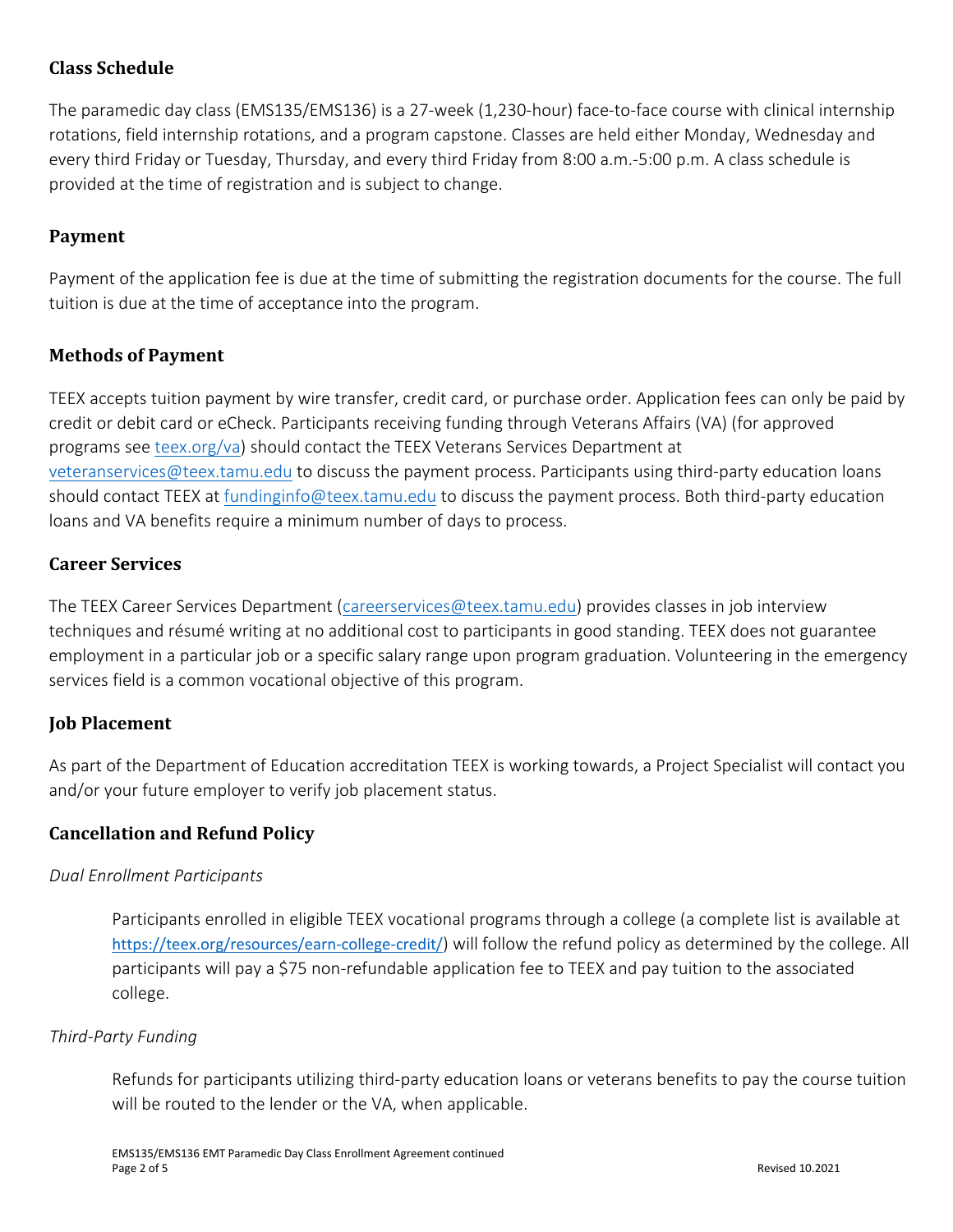#### *Cancellation*

Participants that cancel prior to the start of the course will be charged a processing fee of \$125; in addition, TEEX will retain the \$75 application fee. If TEEX cancels the course, TEEX will refund the participant all money, including the \$75 application fee. If an applicant is determined to be ineligible to participate in the program or a prospective international participant has his/her visa application denied, TEEX will refund all monies paid by the participant, less the application fee of \$75.

## *No Show*

Participants that do not show up the first day of class will be charged a processing fee of \$125 in addition to the \$75 application fee. No-showing for a class has a negative impact on the program because the seat in the course cannot be filled. TEEX discourages no-showing for classes so all potential participants can have the benefit of attending class. Participants that are not able to come should contact the program representative as soon as practical to cancel enrollment.

## *Transfer*

Participants that are unable to attend a course can contact the program representative prior to the first day of class and transfer to another class. Participants that transfer will pay the \$75 application fee again and have to complete another enrollment agreement.

#### *Withdrawal/Dismissal*

After the first week and through 50 percent of the program, the refunded amount to participants that withdraw or are dismissed is prorated based on the portion completed, plus TEEX will retain 10 percent of the unused tuition for the period that was not completed, up to a maximum of \$1,000. Participants that withdraw or are dismissed after 50 percent of the program are not eligible for refunds.

Participants who begin the program and withdraw (or are dismissed) prior to 50 percent of program completion are subject to refund amounts based on the last day of attendance and will be issued the refund within forty-five calendar days of the documented date of determination of withdraw or dismissal from the program.

| Week of Program* | Percentage<br>Complete | Percentage<br>Remaining | Unused<br>Tuition | 10% Unused<br>Fee | <b>Refund Due</b> |
|------------------|------------------------|-------------------------|-------------------|-------------------|-------------------|
| Week 1           | 4%                     | 96%                     | \$4,800.00        | \$480.00          | \$4,320.00        |
| Week 2           | 7%                     | 93%                     | \$4,650.00        | \$465.00          | \$4,185.00        |
| Week 3           | 11%                    | 89%                     | \$4,450.00        | \$445.00          | \$4,005.00        |
| Week 4           | 15%                    | 85%                     | \$4,250.00        | \$425.00          | \$3,825.00        |
| Week 5           | 19%                    | 81%                     | \$4,050.00        | \$405.00          | \$3,645.00        |
| Week 6           | 22%                    | 78%                     | \$3,900.00        | \$390.00          | \$3,510.00        |
| Week 7           | 26%                    | 74%                     | \$3,700.00        | \$370.00          | \$3,330.00        |

The following table shows the prorated refund amounts: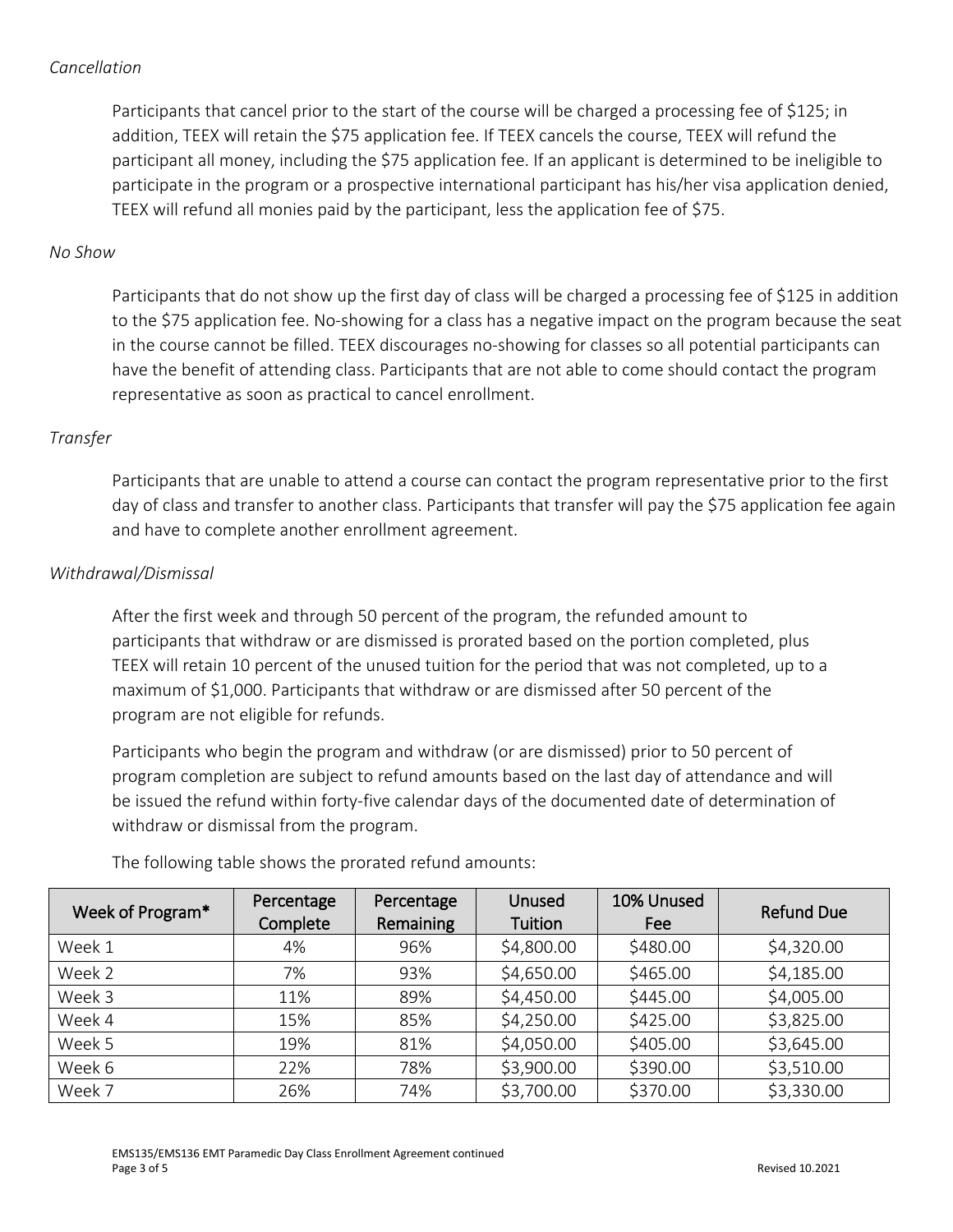| Week of Program* | Percentage<br>Complete        | Percentage<br>Remaining | Unused<br>Tuition | 10% Unused<br>Fee | <b>Refund Due</b> |
|------------------|-------------------------------|-------------------------|-------------------|-------------------|-------------------|
| Week 8           | 30%                           | 70%                     | \$3,500.00        | \$350.00          | \$3,150.00        |
| Week 9           | 33%                           | 67%                     | \$3,350.00        | \$335.00          | \$3,015.00        |
| Week 10          | 37%                           | 63%                     | \$3,150.00        | \$315.00          | \$2,835.00        |
| Week 11          | 41%                           | 59%                     | \$2,950.00        | \$295.00          | \$2,655.00        |
| Week 12          | 44%                           | 56%                     | \$2,800.00        | \$280.00          | \$2,520.00        |
| Week 13          | 48%                           | 52%                     | \$2,600.00        | \$260.00          | \$2,340.00        |
| Week 14          | 52%                           | 48%                     | \$2,400.00        | \$240.00          | \$2,160.00        |
| Weeks 15-27      | No longer eligible for refund |                         |                   |                   |                   |

\* By attending any portion of the week, you are considered attending the week and the refund will be calculated based on the following week. For example, if you attend Monday of week 2 only, your refund will be calculated based on week 3.

# **Buyer's Right to Cancel**

The participant has the right to cancel the initial enrollment agreement prior to the course start date. If notice of the right to cancel is not given to the participant at the time the enrollment agreement is signed, then the participant has the right to cancel the agreement at any time and receive a refund of all monies paid to date within forty-five days of cancellation.

TEEX shall confirm the cancellation via email within fifteen calendar days of participant cancellation. Participants that cancel will not be refunded the \$75 application fee and will pay a \$125 processing fee. If TEEX cancels or discontinues a course, the participant shall be entitled to receive a full refund of fees and/or tuition paid to TEEX.

All participant refunds will be made within forty-five calendar days after the date of notice or cancellation that TEEX determines the participant has officially withdrawn from the program. Refer to the Cancellation and Refund Policy within this document for more details.